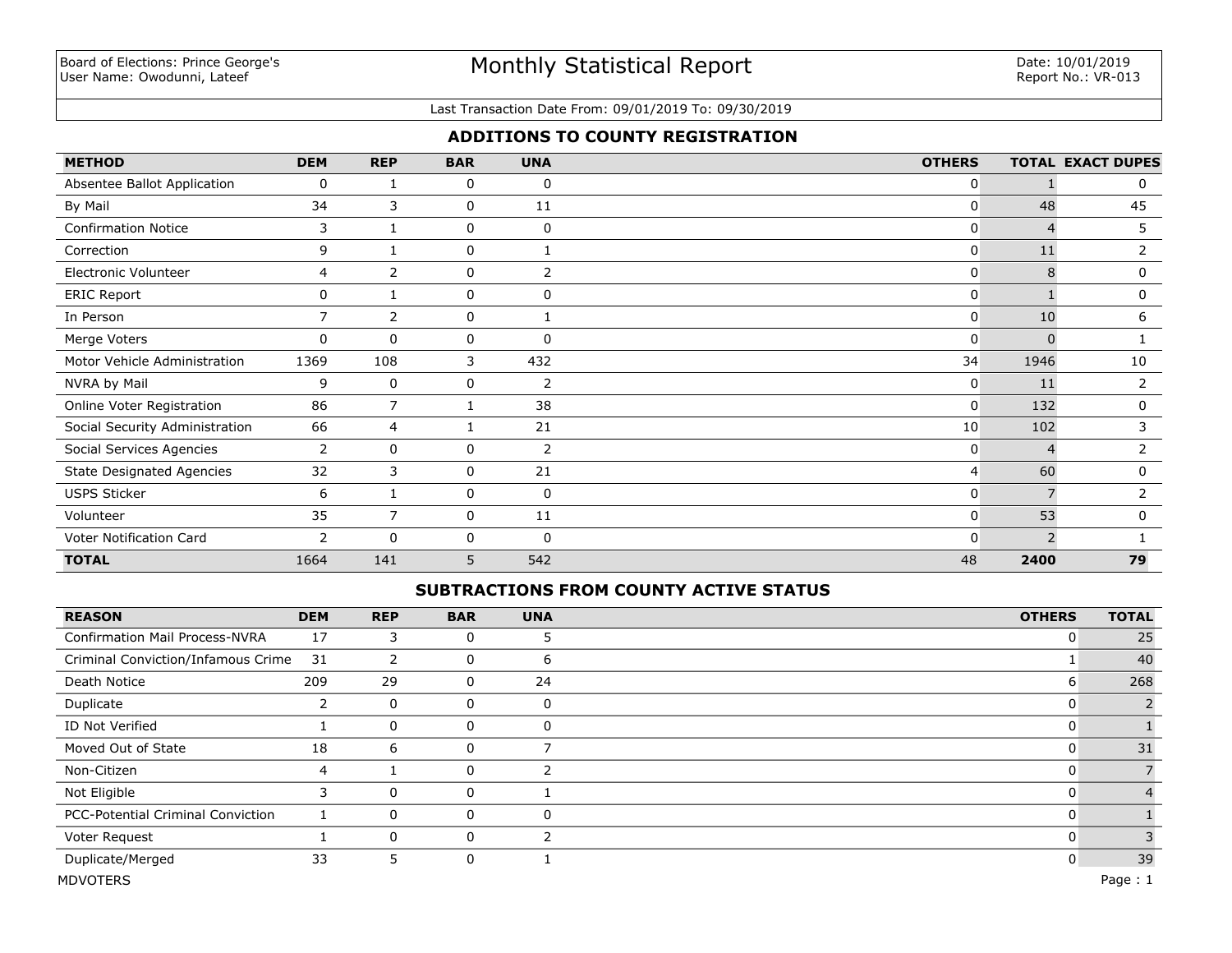Board of Elections: Prince George's User Name: Owodunni, Lateef

| Last Transaction Date From: 09/01/2019 To: 09/30/2019 |      |     |  |            |                       |        |  |  |
|-------------------------------------------------------|------|-----|--|------------|-----------------------|--------|--|--|
| County Transfer Out                                   | -669 | ◡∸  |  | 184        | $\sim$<br>$-11$<br>JU | $-944$ |  |  |
| <b>TOTAL</b>                                          | 989  | 107 |  | רכר<br>ےرے | $\sim$ $-$<br>، ب     | 1365   |  |  |

## **AFFILIATION CHANGES**

| <b>CHANGE</b> | <b>DEM</b> | <b>REP</b> | <b>BAR</b> | <b>UNA</b> | <b>OTHERS</b> | <b>TOTAL</b> |
|---------------|------------|------------|------------|------------|---------------|--------------|
| From          | 264        | 103        |            | 152        | 155           | 675          |
| To            | 203        | --         |            | 244        | 150           | 675          |
| <b>TOTAL</b>  | $-61$      | $-26$      |            | 92         | --            |              |

## **CURRENT ACTIVE REGISTRATION**

| <b>ACTIVITY</b>              | <b>DEM</b> | <b>REP</b> | <b>BAR</b> | <b>UNA</b> | <b>OTHERS</b> | <b>TOTAL</b> |
|------------------------------|------------|------------|------------|------------|---------------|--------------|
| <b>BEGINNING OF REPORT</b>   | 462436     | 39669      | 50         | 73635      | 13518         | 589308       |
| ADDITIONS $(+)$              | 1664       | 141        | Ь          | 542        | 48            | 2400         |
| REINSTATED (+)               | 76         |            |            | 25         | υ             | 104          |
| CANCELLED (-)                | $-301$     | $-43$      | 0          | $-43$      | $-7$          | $-394$       |
| COUNTY TRANSFER OUT (-)      | -669       | $-61$      | 0          | $-184$     | $-30$         | $-944$       |
| AFFILIATION CHANGES (+ OR -) | $-61$      | $-26$      |            | 92         | -5            | $\Omega$     |
| * INACTIVATED (-)            | $-17$      | -3         |            | -5         | υ             | $-25$        |
| $*$ REACTIVATED $(+)$        | 159        | 6          |            | 33         |               | 201          |
| <b>END OF REPORT TOTALS</b>  | 463287     | 39686      | 55         | 74095      | 13527         | 590650       |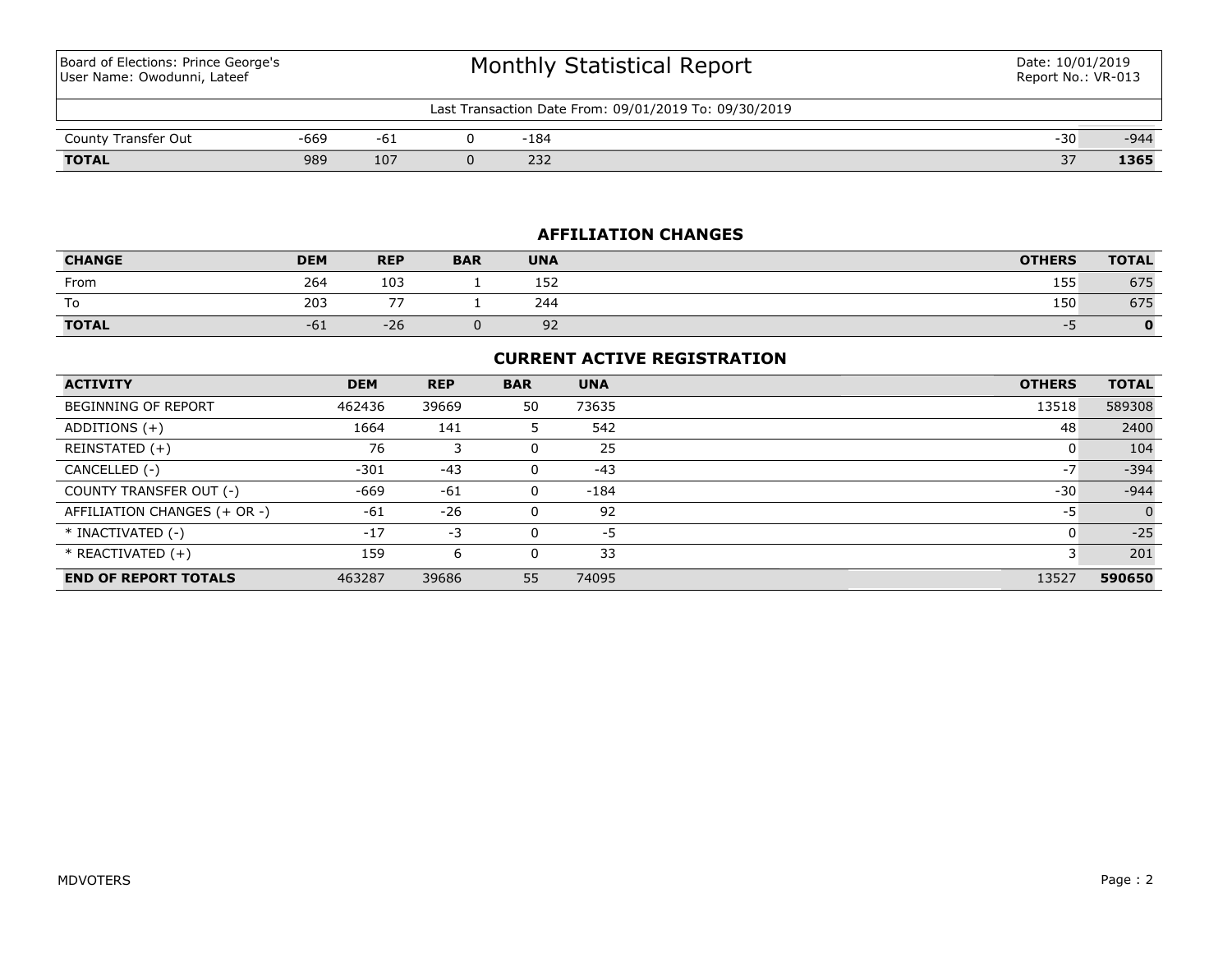#### Last Transaction Date From: 09/01/2019 To: 09/30/2019

### **INACTIVE REGISTRATION**

### **SUBTRACTIONS FROM COUNTY INACTIVE STATUS**

| <b>REASON</b>                      | <b>DEM</b> | <b>REP</b> | <b>BAR</b>   | <b>UNA</b> | <b>OTHERS</b> | <b>TOTAL</b>   |
|------------------------------------|------------|------------|--------------|------------|---------------|----------------|
| By Mail                            | 2          | 0          | 0            | 0          | 0             |                |
| <b>Confirmation Notice</b>         | 28         |            | 0            | 2          | 0             | 31             |
| Correction                         | 0          | 0          | 0            | 0          |               |                |
| Criminal Conviction/Infamous Crime |            | 0          | 0            |            | 0             | $\overline{2}$ |
| Death Notice                       | 6          |            | 0            | 0          | 0             | $\overline{7}$ |
| Motor Vehicle Administration       | 115        | 6          | 0            | 22         |               | 144            |
| Moved Out of State                 | 234        | 43         | 0            | 53         | 6             | 336            |
| Online Voter Registration          |            |            | 0            | 3          | 0             | $11\,$         |
| Social Services Agencies           | 0          | 0          | 0            |            | 0             |                |
| <b>State Designated Agencies</b>   | 6          | 0          | 0            | 0          | 0             | 6              |
| <b>USPS Sticker</b>                |            | 0          | 0            |            | 0             | $\overline{2}$ |
| Duplicate/Merged                   |            | 0          | 0            | 0          | 0             |                |
| County Transfer Out                | $-37$      | $-5$       | 0            | $-11$      | $-2$          | $-55$          |
| <b>TOTAL</b>                       | 438        | 57         | $\mathbf{0}$ | 94         | 10            | 599            |

### **CURRENT INACTIVE REGISTRATION**

| <b>ACTIVITY</b>              | <b>DEM</b> | <b>REP</b> | <b>BAR</b> | <b>UNA</b> | <b>OTHERS</b> | <b>TOTAL</b> |
|------------------------------|------------|------------|------------|------------|---------------|--------------|
| BEGINNING OF REPORT          | 22375      | 2672       | 0          | 5543       | 704           | 31294        |
| $*$ INACTIVATED $(+)$        | 17         |            |            |            |               | 25           |
| *REACTIVATED (-)             | $-160$     | -8         |            | $-31$      | -2            | $-201$       |
| COUNTY TRANSFER OUT (-)      | $-37$      | -5         | 0          | $-11$      | $-2$          | $-55$        |
| AFFILIATION CHANGES (+ OR -) | 0          |            |            |            |               | $\Omega$     |
| CANCELLED FROM INACTIVE (-)  | $-242$     | $-44$      | 0          | $-54$      | -6            | $-346$       |
| PENDING FROM INACTIVE (-)    | 0          | 0          |            |            |               | $\Omega$     |
| <b>TOTAL INACTIVE</b>        | 21953      | 2618       | 0          | 5452       | 694           | 30717        |

# **ACTIVE AND INACTIVE REGISTRATION TOTAL REGISTRATION RECORDS**

| $\Lambda C$<br>the contract of the contract of the contract of the contract of the contract of | <b>DEM</b> | <b>REP</b> | <b>BAR</b> | <b>UNA</b> | <b>ATUEDC</b><br>INEN<br>_______ | $\overline{\phantom{a}}$ |
|------------------------------------------------------------------------------------------------|------------|------------|------------|------------|----------------------------------|--------------------------|
|                                                                                                |            |            |            |            |                                  |                          |